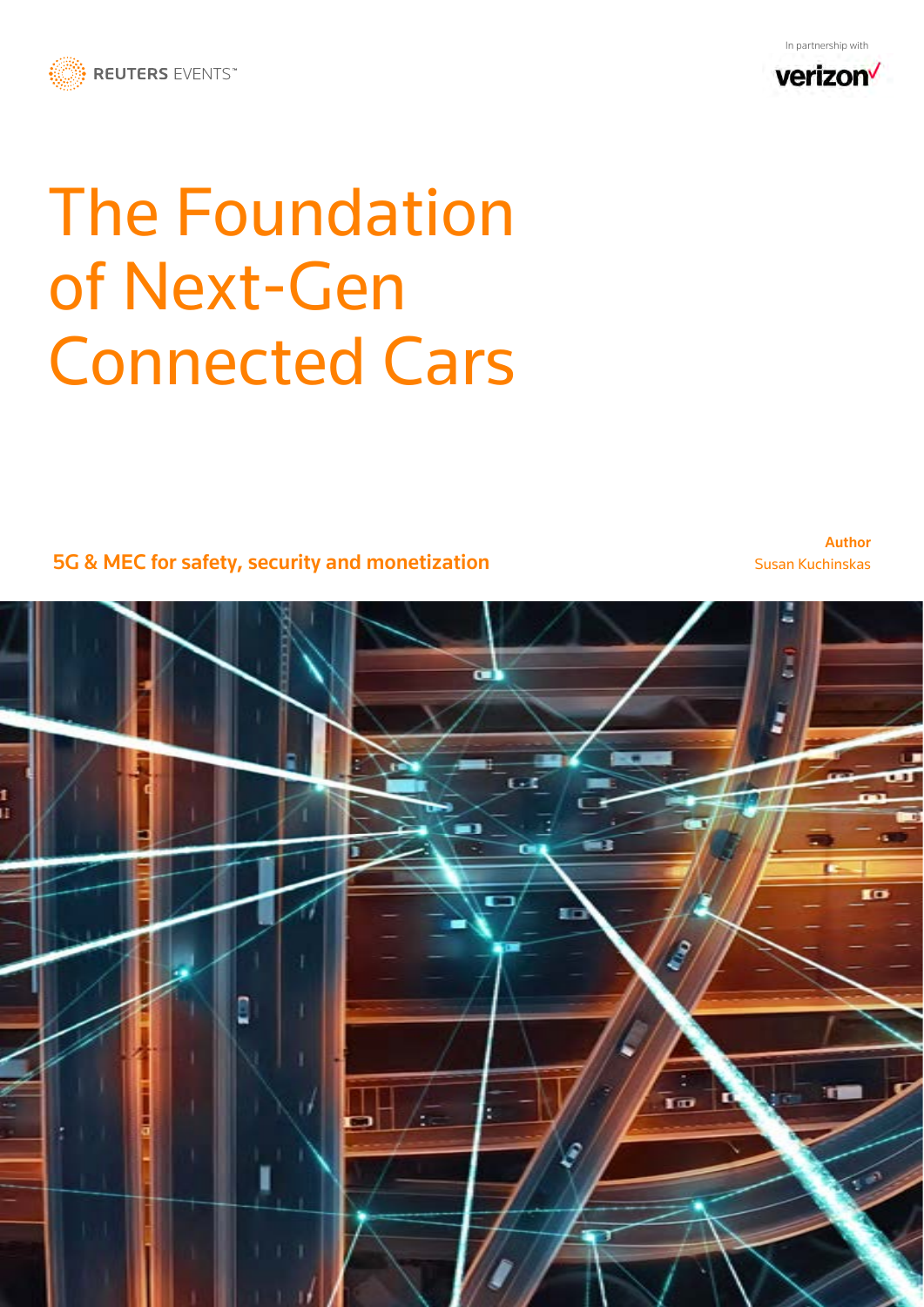# **Contents**

- 3 A New Level of Safety
- 4 MEC and Autonomy
- 8 V2X and the Smart Community
- 10 The Car as Platform
- 11 Infrastructure: The Foundation for Innovation
- 15 Profiting from an Option-Rich Technical Infrastructure
- 17 Build the Infrastructure for Tomorrow Today

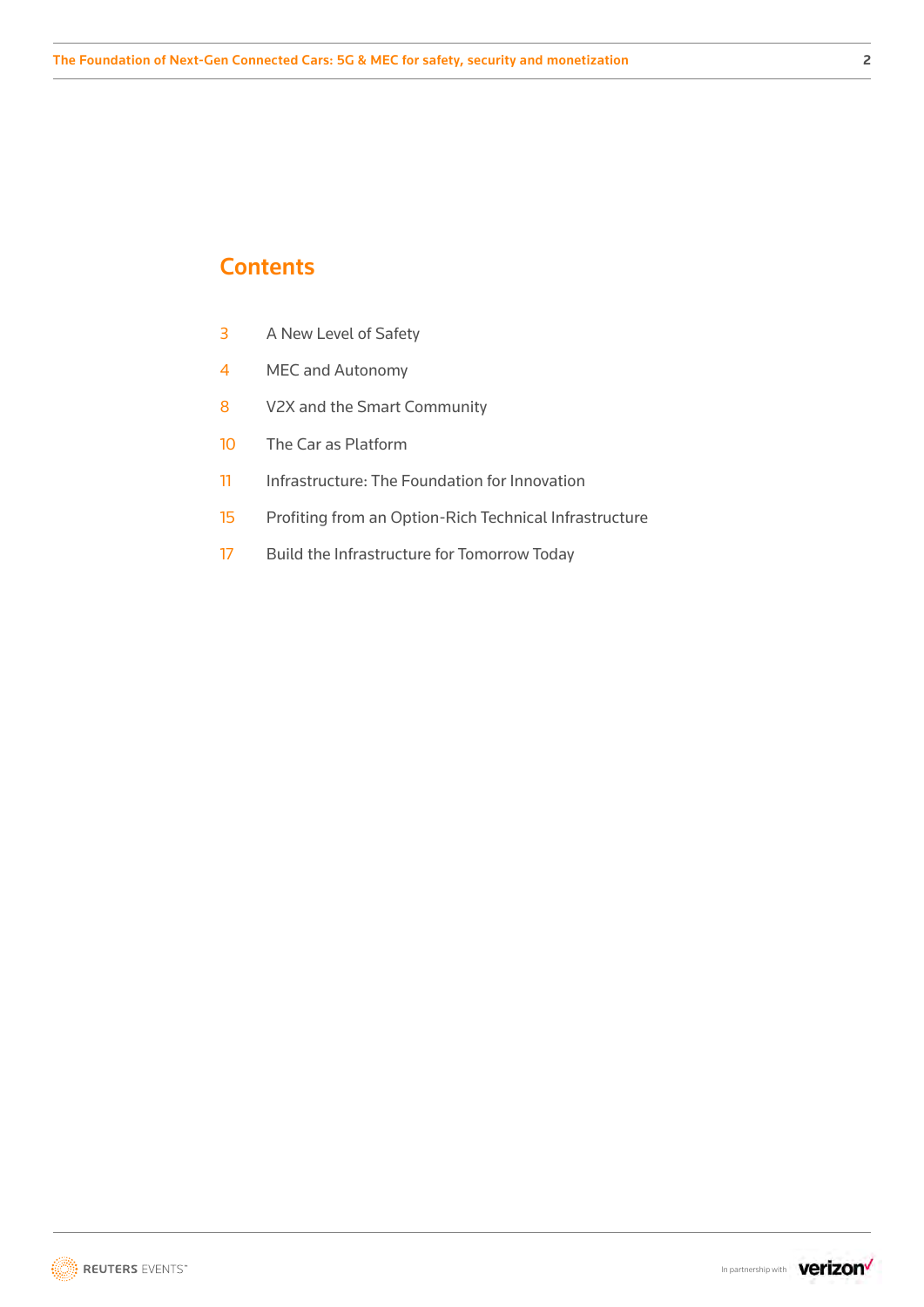# A New Level of Safety

A pedestrian is about to dart into the street, but he's still hidden behind a building, so the driver can't see him. A potentially fatal accident is avoided, thanks to the car's connection to intelligent infrastructure.

Here's how it would work: A smart camera mounted in the intersection detects the approaching pedestrian. It relays this information via a software platform to a nearby edge node of a cellular network. The software precisely locates the pedestrian and sends an alert to the driver's vehicle.

All this happens in the blink of an eye, thanks to 5G cellular and mobile edge computing (MEC).

MEC is a network architecture model that brings computing resources and infrastructure closer to devices generating or consuming data, including cell phones, road sensors and connected vehicles. In this decentralized model, data is processed and stored in MEC within the radio access network (RAN) site, with only key information transmitted to more centralized data clouds.

MEC leverages cellular networks and 5G as its primary connectivity. 5G could deliver data rates of gigabits per second with ultra-low latency.

While this kind of pedestrian detection technology isn't available in production vehicles yet, it's been demonstrated by Honda and Verizon Wireless at the Mcity Test Facility at the University of Michigan.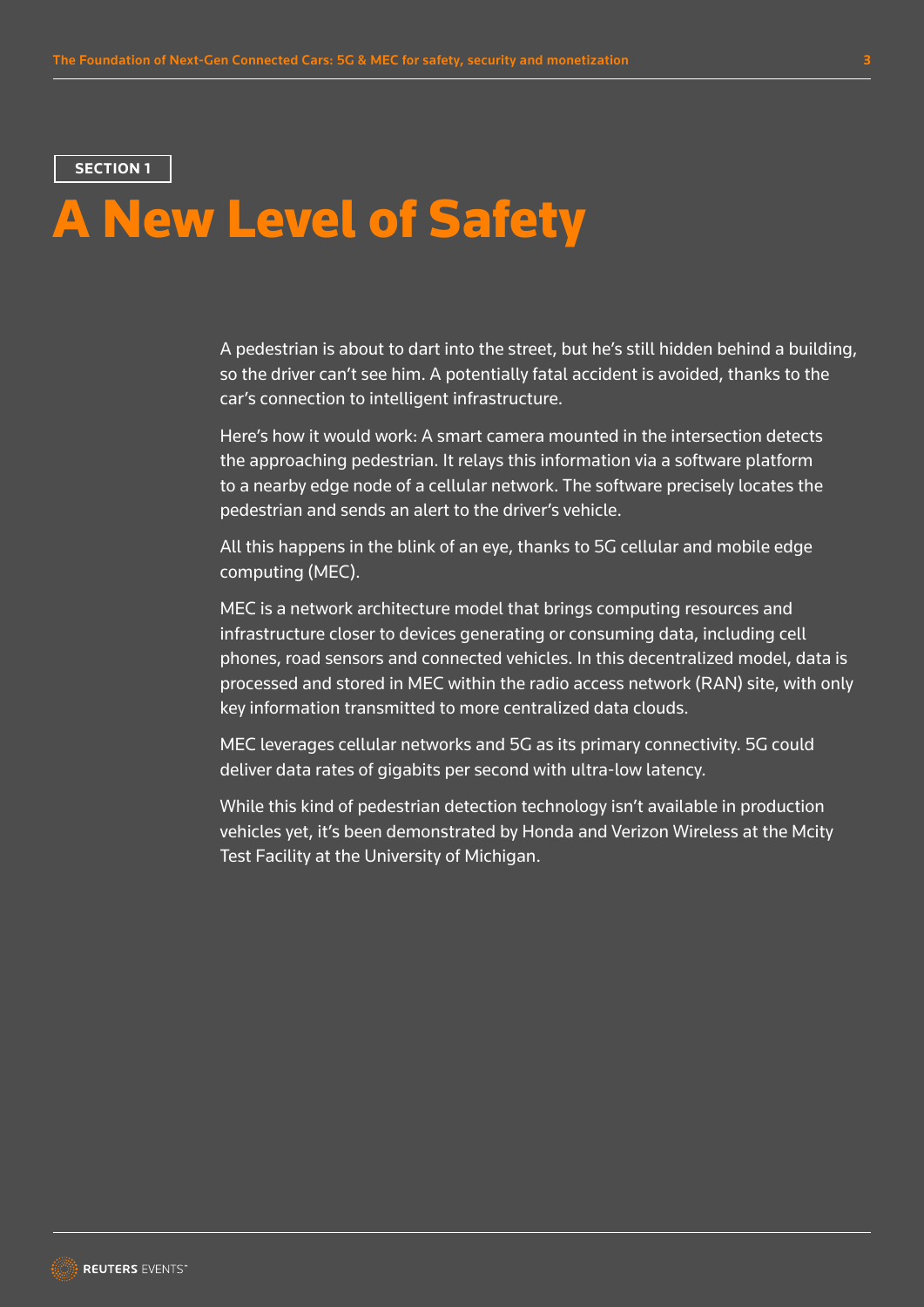

# Enabled by MEC



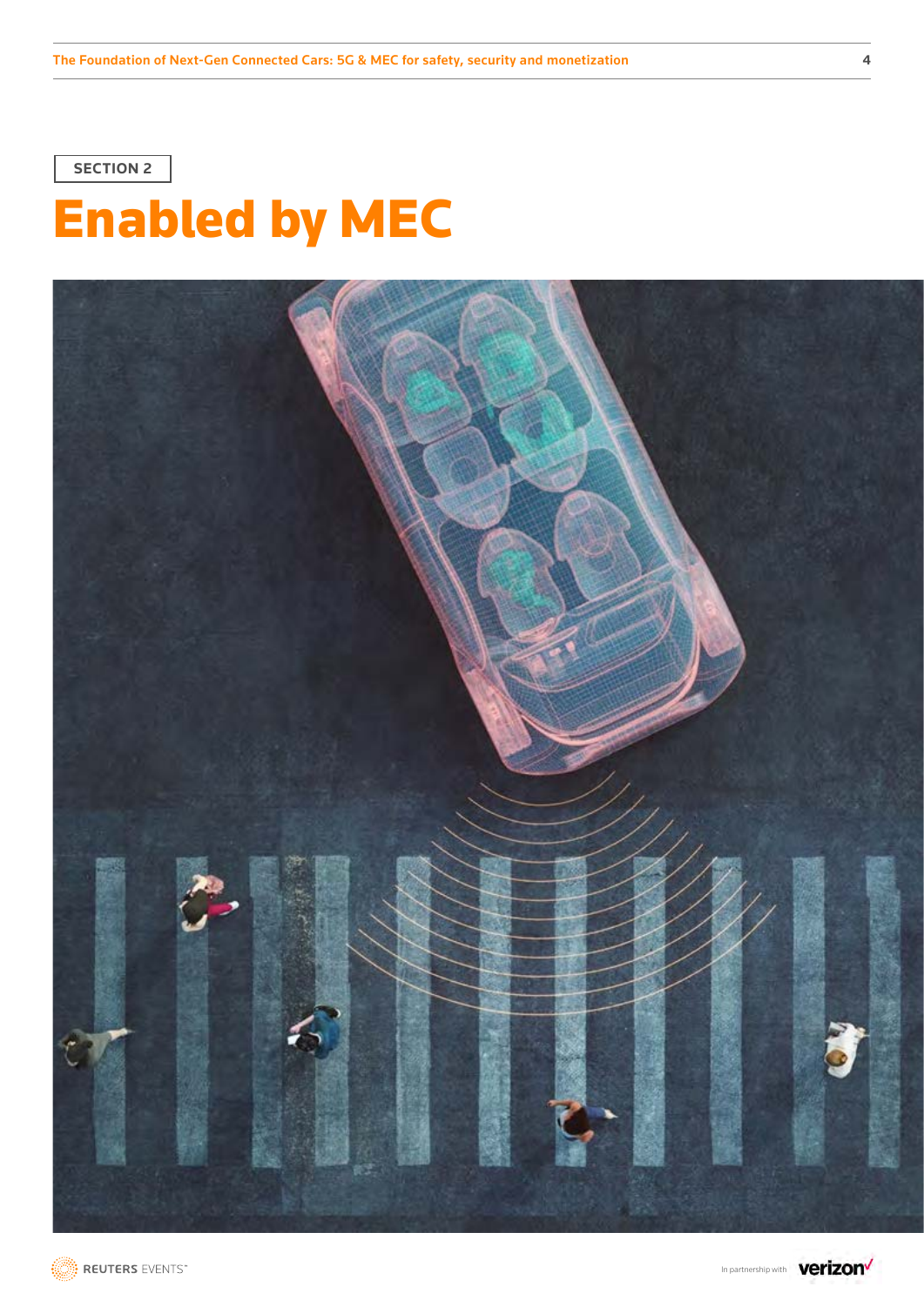Another test illustrates the potential of this technology. Nissan's Research and Advanced Engineering team used Verizon 5G Edge with AWS Wavelength to assist in processing sensor data , i.e. assisting the OBU/ECU of the car, from Nissan vehicles and infrastructure at the edge of Verizon's wireless network. Data was communicated back via the cellular network to vehicles in near real time. Then, Nissan's Intelligent Shared World platform notified drivers of oncoming vehicles obscured by larger vehicles, as well as hidden pedestrians.





Cellular vehicle-to-infrastructure (C-V2X) applications like pedestrian and vehicle detection will help humans and autonomous vehicles drive safer.

But for these safety measures to work, the low latency offered by connections from the vehicle or infrastructure to a centralized cloud isn't good enough.

MEC can enable close to real-time transfers of data, while 5G provides a broadband pipe capable of carrying the immense amount of data that will be generated by autonomous vehicles, devices and infrastructure.

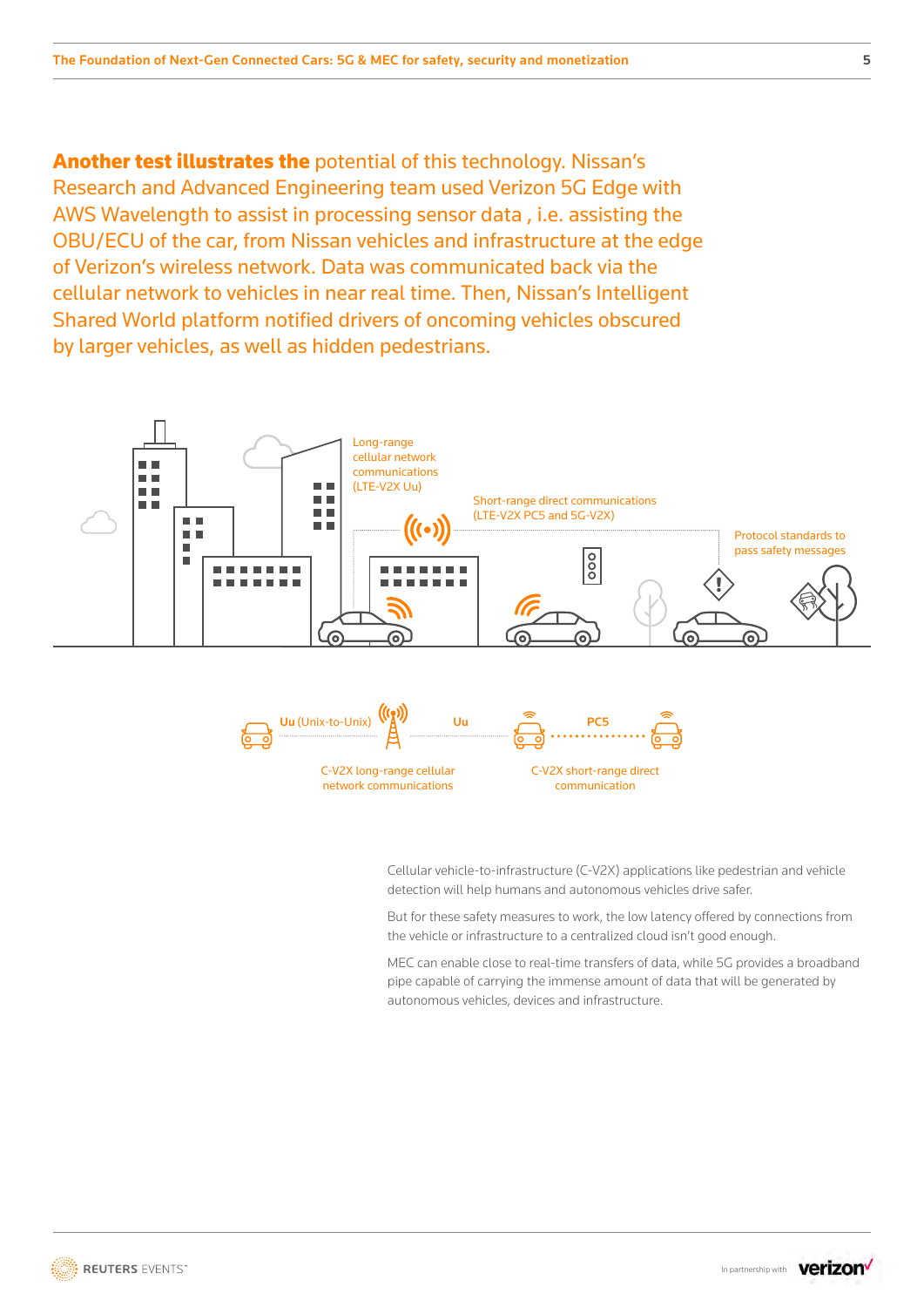

5G connectivity will be the key to making sure the car can handle not only the technology of today, but also future technologies we may not be able to imagine now." **TJ Fox**

MEC and 5G will let applications in the vehicle access local content and real-time information. There are plenty of examples of applications in addition to pedestrian detection.

- The navigation system could access local weather data to determine whether a particular route might be icy or flooded. It could connect to road sensor data to determine that traffic was moving slowly on what would normally be the optimum route.
- Vehicle-to-vehicle communication (V2V) would notify adjacent cars of their speed and heading, informing intelligent cruise control and helping to avoid sideswipes or collisions.
- Intelligent traffic information systems such as IRIS could use MEC to let departments of transportation monitor real-time information from roadway devices. Information on traffic accidents, road conditions and the flow of traffic helps them maximize road capacity and alert drivers to dangerous conditions or roadwork.
- Data from connected cars can be combined with vehicle-to-infrastructure (V2I) technologies to let connected traffic signals respond to actual traffic. A stoplight, for example, could remain green or yellow if no vehicles were approaching from the side.
- Connected, digital parking infrastructure could transmit locations of available parking via apps or navigation systems to reduce traffic congestion caused by cruising for spaces.

While it was once thought dedicated short-range communications would be the V2X enabler, the trend to use 5G cellular is clear. Cellular modems are already installed in new connected cars, and in the vehicle, it can support the same kinds of apps and services consumers enjoy via their phones. Cellular works over longer range with very high throughput and provides high-precision positioning. What's more, the cellular V2X (C-V2X) standard [i](#page-19-0)s globally compatible with 5G.

For automakers, moving processing and other functions that reside within the car's systems to MEC devices could reduce the complexity and cost of in-vehicle hardware while providing connected vehicles with more advanced capabilities.

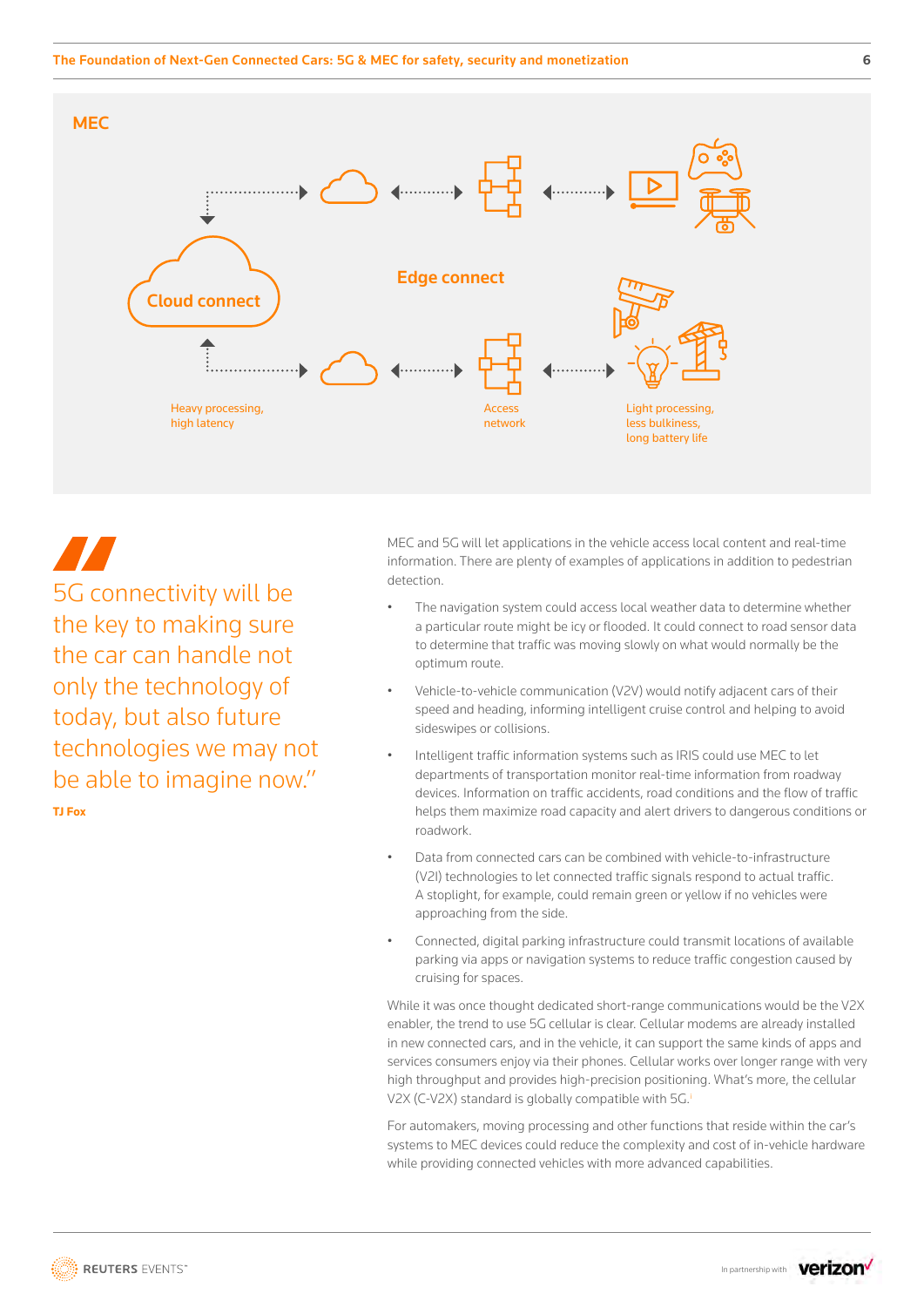# MEC and autonomy



MEC and 5G will be even more crucial for unlocking the benefits of autonomous vehicles (AVs), which are expected to generate more than 300 terabytes of data each year.<sup>®</sup> A study by the University of Michigan predicts autonomous vehicles will contribute to improvements in public health and safety, greater mobility, reduced energy and environmental impacts, and increased adoption of car sharing. The same study found that autonomous vehicles could reduce the number of fatal vehicle crashes by 90 percent just in the US, potentially saving approximately \$190 billion per year.<sup>11</sup>

> Autonomous Vehicles can operate more safely with a cellular connection. Minimizing the amount of data to be downloaded can reduce the computational burden on the AV system.

High bandwidth and lower latency can reduce the need for high-powered computers onboard the vehicle. Instead, data can go to a MEC zone for processing, supporting rapid and automated decision-making in dynamic driving environments. AVs will also need much more precise location data than GPS can provide. While GPS is accurate within three to nine meters, AVs must know their location within a few centimeters. Developments like Hyper Precise Location with Real Time Kinematics (RTK) can extend the capabilities of GPS. RTK will also support emerging technologies that depend on high level location accuracy – things like delivery drones and customer-approved location data for first responders during emergencies.

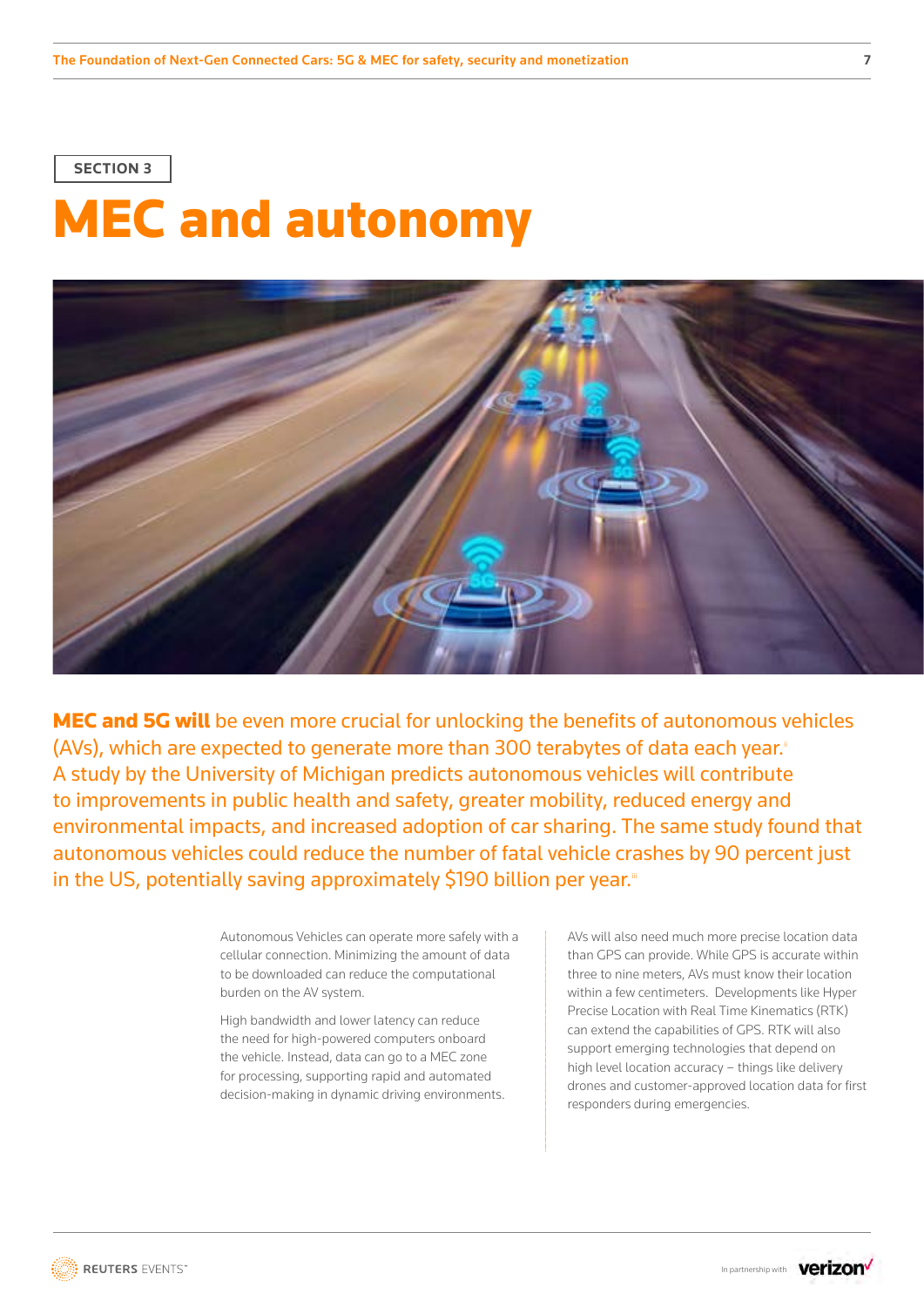# V2X and the Smart Community



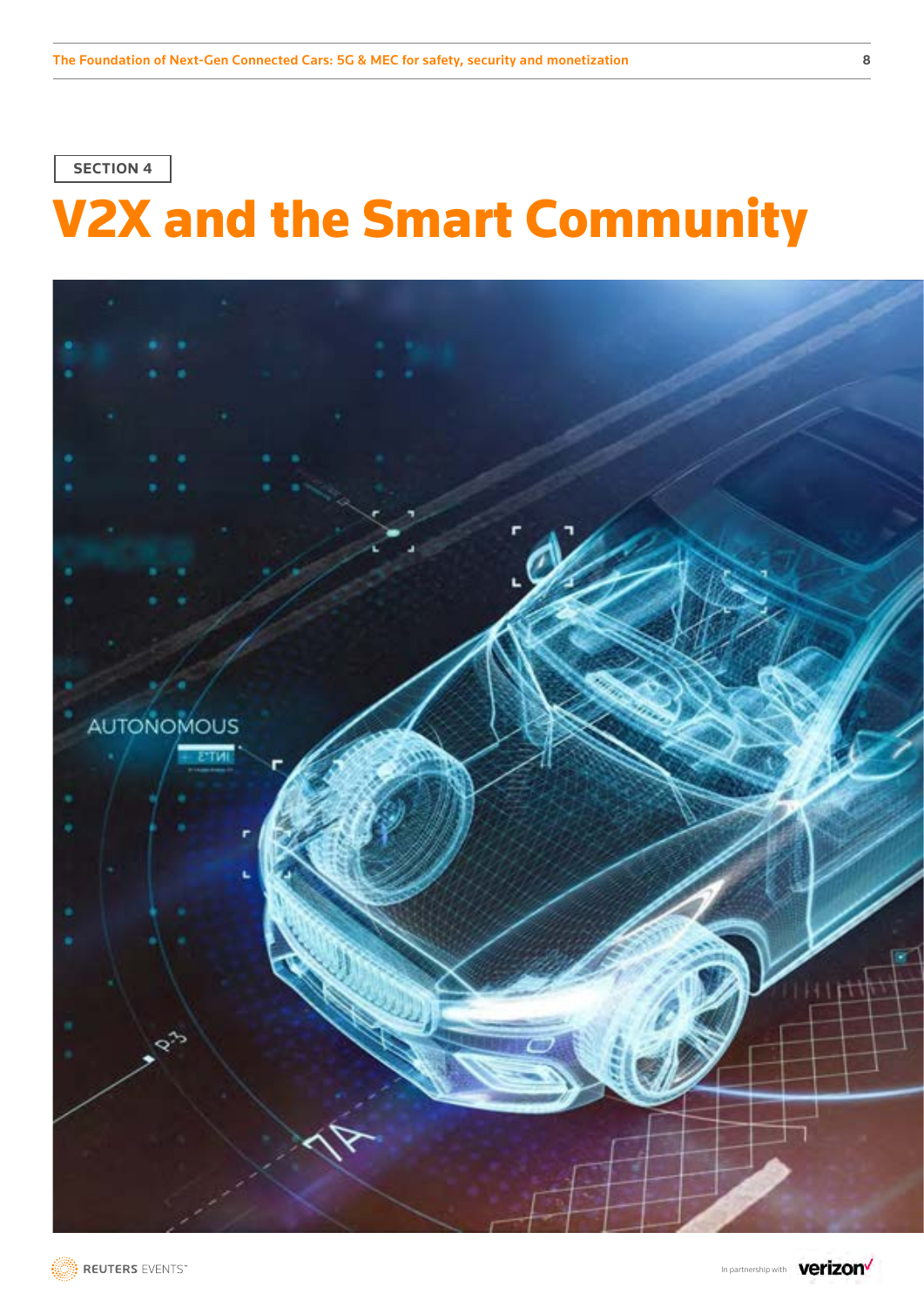At the same time as it consumes data, the connected vehicle becomes a data source for applications that can be used by many other entities, including departments of transportation, city transportation managers and providers of emergency services.

> Connected vehicles become a node in the internet of things, not only consuming data but contributing data to the network of connected devices. Combine data from connected vehicles with other connected infrastructure via V2X, and a wealth of new use cases emerge for the urban environment.

ABI Research forecasts the installed base of LiDAR sensors in smart cities to reach over 2.5 million by 2030. They'll help cities run more efficiently, leading to cost savings, and help contribute to decarbonization and resilience.

ABI identifies automated traffic management at intersections among the key sensor-based solutions and adds that sensor data monetization could provide new revenue for cities.<sup>[iv](#page-19-0)</sup>

Lake Nona, Florida, is a real-world example of how 5G and MEC can inform city planning and infrastructure development. This 17-square-mile, planned community is gathering mobility data to inform its future planning and transportation strategies. With a mix of commercial, residential, retail and research facilities, the community has 5G infrastructure, a network of sensors and a fleet of autonomous shuttles. Hitachi Americas, which provides movement analytics, also accesses location data from personal smartphones.

Where a vehicle can communicate with the infrastructure, other vehicles and pedestrians around it, driver and pedestrian safety and traffic congestion could improve, and smart communities could get smarter. Traffic lights that automatically adjust their timing to the approach of a car could reduce traffic congestion and save a vehicle's fuel or battery charge by determining that there's no need for a car to stop at an empty intersection.

**TI** When a vehicle can communicate with everything around it, driving gets safer, traffic improves and smart communities can get smarter"

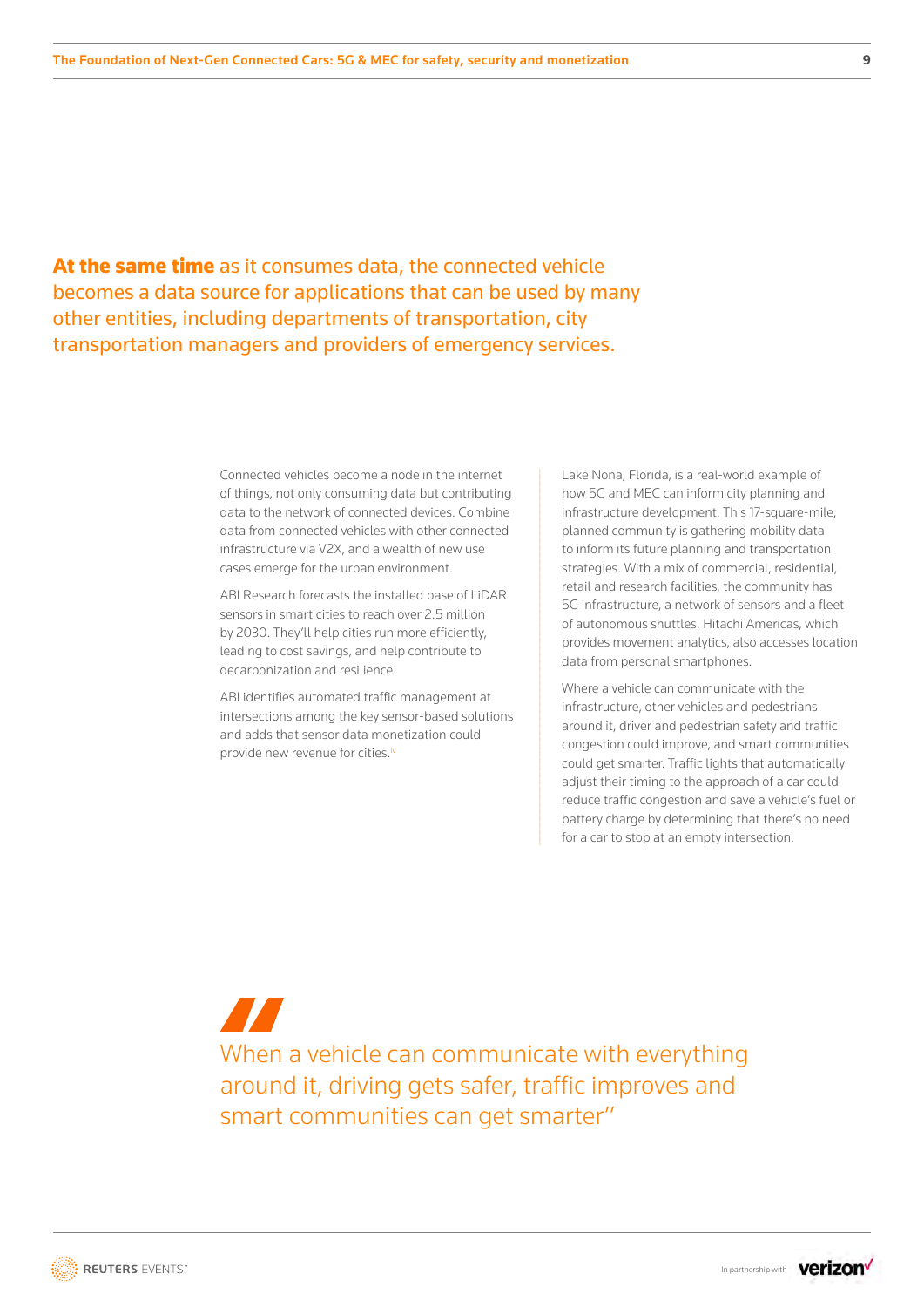# The Car as Platform



MEC and 5G are also foundational to the evolution of the car as a platform—a robust combination of hardware and software that provides a base for other processes and applications.

> Cellular operators are already rolling out their 5G networks, offering higher speed, greater capacity and lower latency—a drop in latency as much as from 80 milliseconds to 22 milliseconds or less.<sup>v</sup> If consumer behavior in the car follows mobile phone behavior, this could lead to more consumption of services by drivers in the car: Open Signal found that 5G-smartphone users consumed between 1.7 and 2.7 times the data of those on 4G.

For OEMs offering desirable, monetizable applications and services, 5G may offer the same consumption boost. Faster, more attractive services can be a brand differentiator, as well. A 2020 McKinsey survey found that in some countries,

including China, consumers would be willing to switch automotive brands for improved connectivity.vii

The car-as-platform has the potential to transform the driving experience while deepening and extending the relationship between consumer and brand. By offering enhanced safety, convenience and entertainment to the driver and/or passengers, this approach could provide monetization opportunities for OEMs and partners throughout its lifecycle.

The building blocks for this evolution are available now. The choices OEMs make today will determine how well positioned they are for the future.

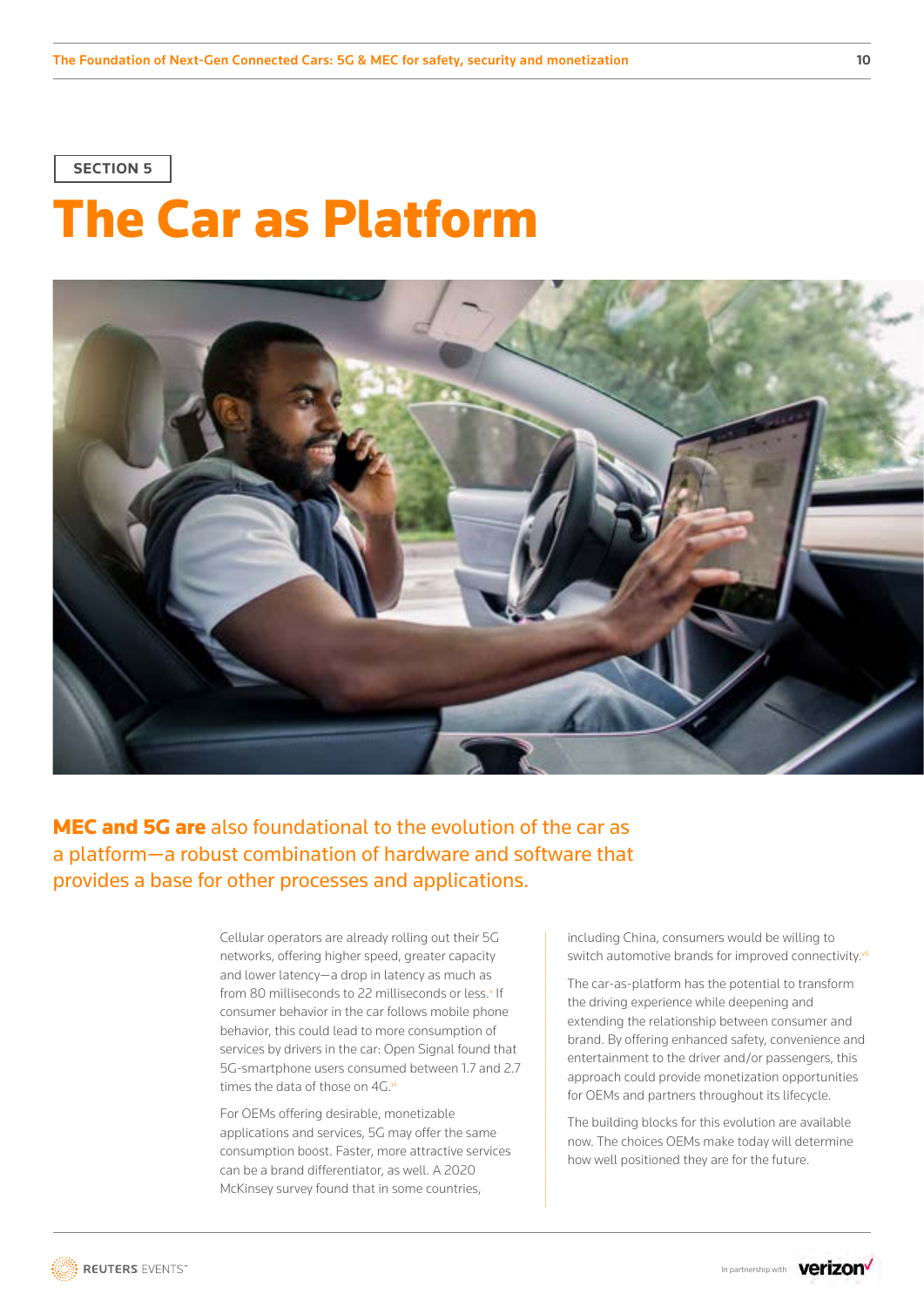# Infrastructure: The Foundation for Innovation

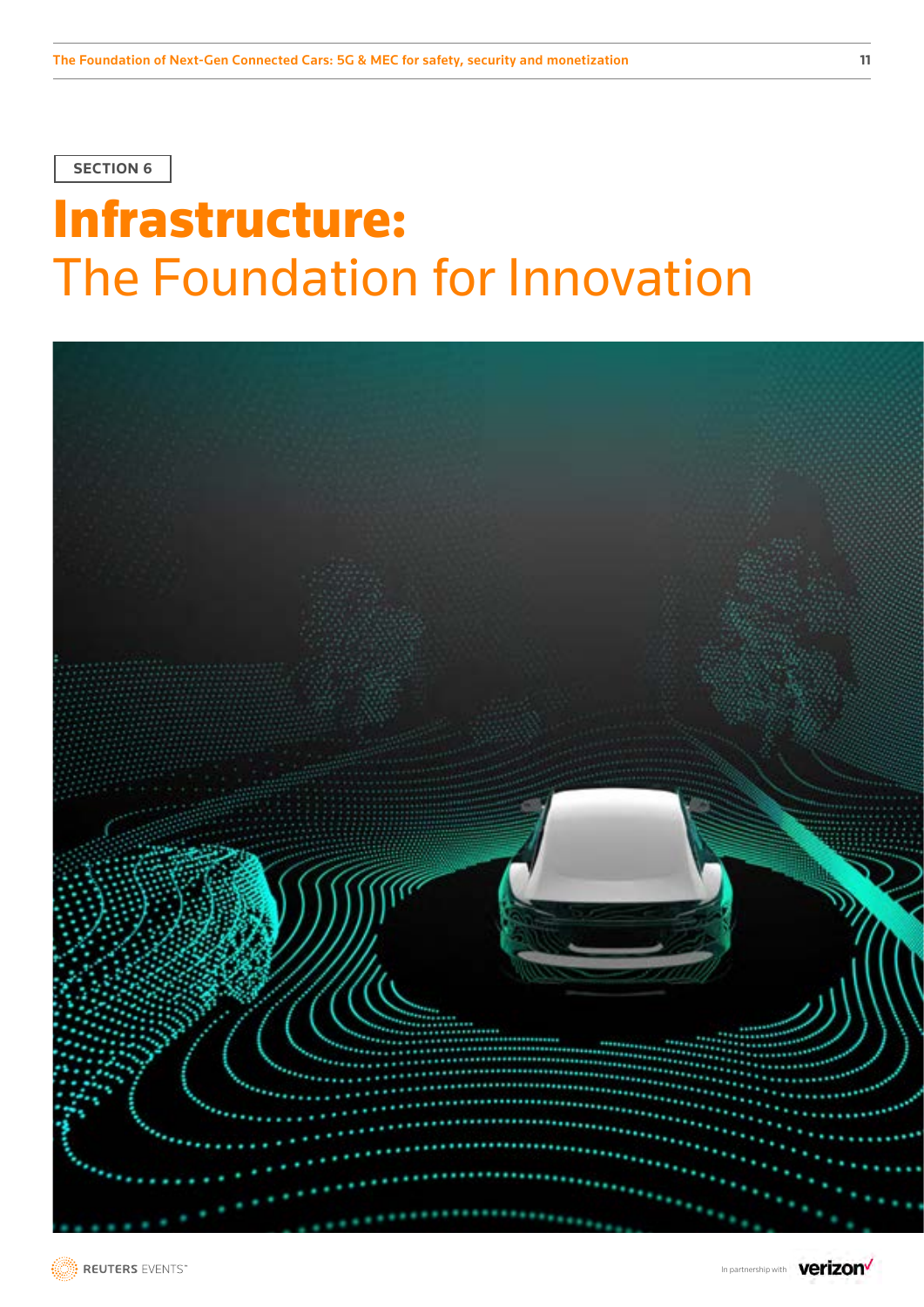**To bring next-generation** vehicles to market, OEMs will need an array of technologies that provide a foundation for innovations that will differentiate them. The same platform that will offer driver safety, cybersecurity, personalization and monetization in the near term will also put automakers on the road to full autonomy.

> Frost & Sullivan warns that automakers may need to redesign their electrical and electronic architectures from the ground up to introduce the services and human/machine interface features that will be in demand by 2025 and later.[viii](#page-19-0)

In addition to 5G connectivity with mobile edge computing (MEC), the future demands:

#### 5G Ultra Wideband (5G UW)

5G UW (available in select areas) will provide the immersive vehicle experience in the connected car: entertainment, 3D mapping, and the ability for the OEM to quickly push out real time updates to the car.

#### End-to-end cybersecurity

Automakers must make sure that consumers' personal data remains protected and the vehicle is armored against attacks.

Upstream reports a total of 800 automotive cyber incidents, including a ransomware attack on a group of US dealerships.<sup>ix</sup> It also found vulnerabilities on a car rental management system and EVlink charging stations.

As in-car commerce becomes more prevalent, a new trove of personally identifiable transaction data will be generated, from paid streaming content to autopayment for fuelling to prepaid retail services. Add to that the kinds of data connected car makers already connect, including location and driving style, and hackers could have a field day.

Payment transactions themselves have, of course, been the subject of relentless attacks. The PCI DSS is a set of security requirements for any entity that processes or transmits credit card transactions. It's designed to help protect payment data from

the point of purchase onward. The 2020 Verizon Payment Security Report found that only 27.9% of organizations it surveyed had achieved 100% compliance—and even those who had validated compliance struggled to maintain it.

When the point of purchase is a moving vehicle, securing transactions becomes more difficult as the vehicle may move from one access point to another.

Automakers themselves, as well as third-party service providers, should prepare to adopt the tenth release of the Payment Card Industry Data Security Standard (PCI DSS 4.0), expected in March 2022, which will be the most challenging yet.

There are four core security capabilities that every automaker must acquire for secure communications between the vehicle and everything:

- Enhanced visibility of risk to understand internal and external threats to assets, from proprietary databases to the factory to the individual vehicle.
- Secured infrastructure, assets and data from the cloud to mobile to IoT.
- Quick detection of and response to attacks.
- The ability to reduce the impact of attacks and quickly restore operations.

It's important to note security is central to the 5G standard, created by the 3rd Generation Partnership Project (3GPP). 5G enables Zero Trust, an architecture that precludes any component of the network to execute an action or transmit data without first being authenticated and authorized to do so.

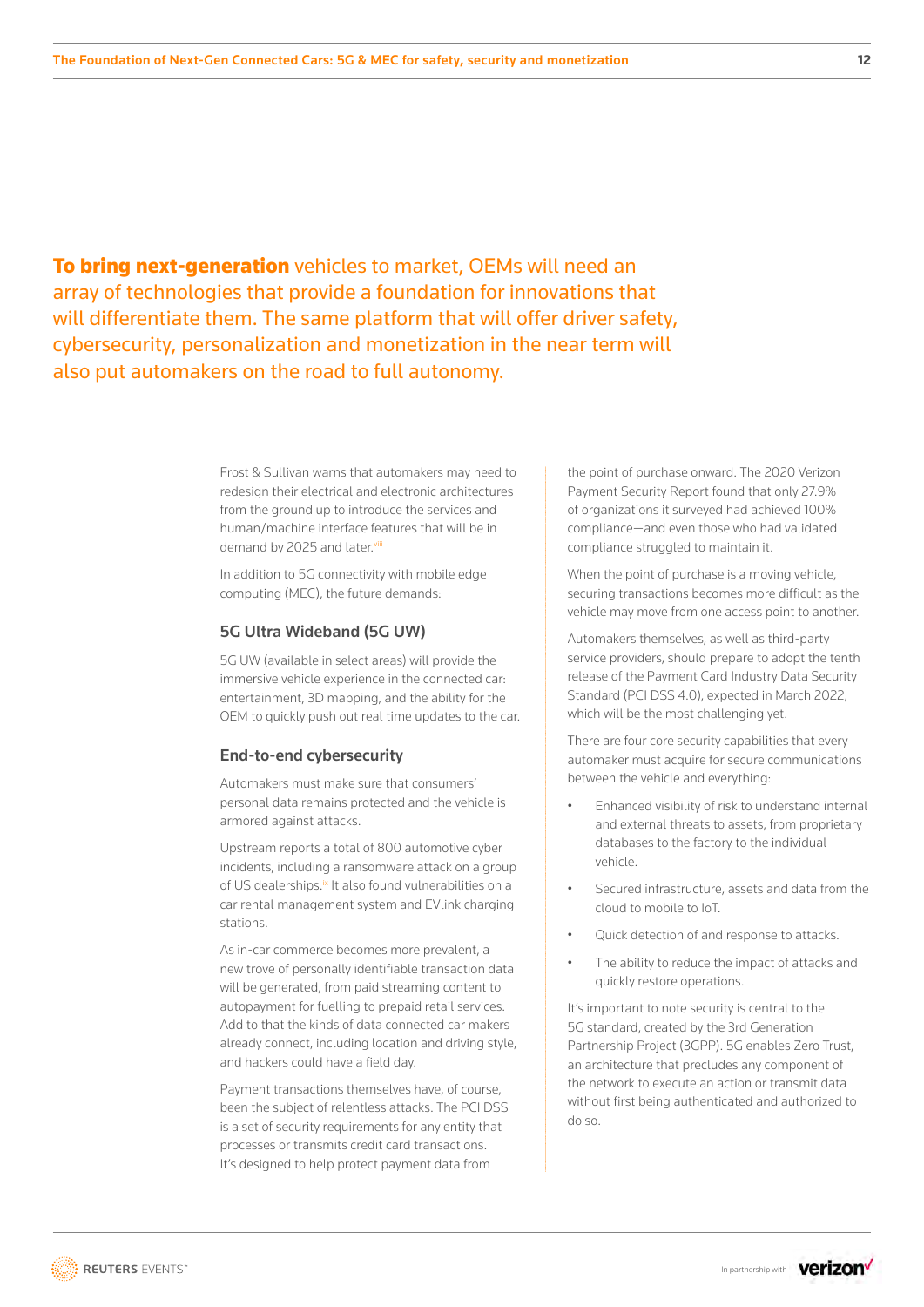The 5G standard includes comprehensive encryption standards and methodologies to secure and encrypt data in transit, so data is secured and encrypted in transit.<sup>[x](#page-19-0)</sup>

#### Artificial intelligence

Artificial intelligence (AI) will play a major part in delivering the immersive in-vehicle experience.

It should be noted that edge computing enhances AI. Sensors can identify relevant and useful data, pass it along to AI analytics applications located at the edge. In urban areas where 5G MEC is fully deployed with C-band spectrum, AI analytics applications could sit at the sites of small cells.

AI algorithms will then be able to provide realtime inferencing and analytics—in theory, making decisions better and faster than a human could.

In the shorter term, AI in the cloud can add intelligence to an omnichannel contact center platform. By uncovering trends and revealing insights, AI can enhance customer engagement with information and promotions tailored to individuals.

#### Augmented reality

Augmented reality (AR) is already available as head-up displays (HUDs) in a few production cars, with other automakers planning to introduce it. In the HUD, AR can make driving safer by highlighting pedestrians, bicyclists, road hazards and providing visual lane-keeping assistance. It can make driving more convenient by projecting navigation information like street addresses onto the windshield view.

Then, there's advertising. AR connected to the cloud

# **Altre**

For drivers, safety and attention to the road must be paramount, but voice recognition and audio interfaces can let drivers safely order food, reserve a public charging station and a variety of other action"

can overlay information about businesses, points of interest and other things on the road ahead. That overlay could include ads. While it's not clear that anyone would want a constant parade of popups offering fast-food discounts or motel prices, there are times—on a road trip, for example—where an overlay of this information could make it easier to choose a bed for the night.

It should be noted that hardware is only part of the AR equation for cars. Devices need to connect to a network with high bandwidth and ultra-low latency to support the huge and constant volume of data to be displayed. Edge computing capabilities could also help power AR applications by moving processing power closer to the user.

As shopping continues to shift to digital, AR on websites and mobile apps can let car buyers get a better sense of the exterior and interior of the car. They can compare different trims and even see how a car would look in their driveway. OEMs can help dealerships compete with direct-to-consumer car brands by offering enhanced retail experiences like these.

### Personalized and contextual experiences in the car

The car is the last frontier for entertainment and marketing. There are two fronts: Shopping and entertainment for passengers via brought-in devices or personal screens can, with 5G connectivity, be as engaging to consumers—and as lucrative for OEMs and their partners—as the in-home experience. For drivers, safety and attention to the road must be paramount, but voice recognition and audio interfaces can let drivers safely order food, reserve a public charging station and a variety of other actions.

True personalization must be powered by the same technologies that target advertising on smart TVs, mobile devices and the desktop. That starts with a customer data platform to collect deidentified data about an individual's behavior and preferences. Combine that with the ability to bring in contextual information like weather and location to determine potentially interesting offers. Finally, this system must be able to constantly add behavioral information to those de-identified profiles.

The car of the future should also connect to personal media libraries. The same content delivered to the consumer's home should be available in the vehicle.

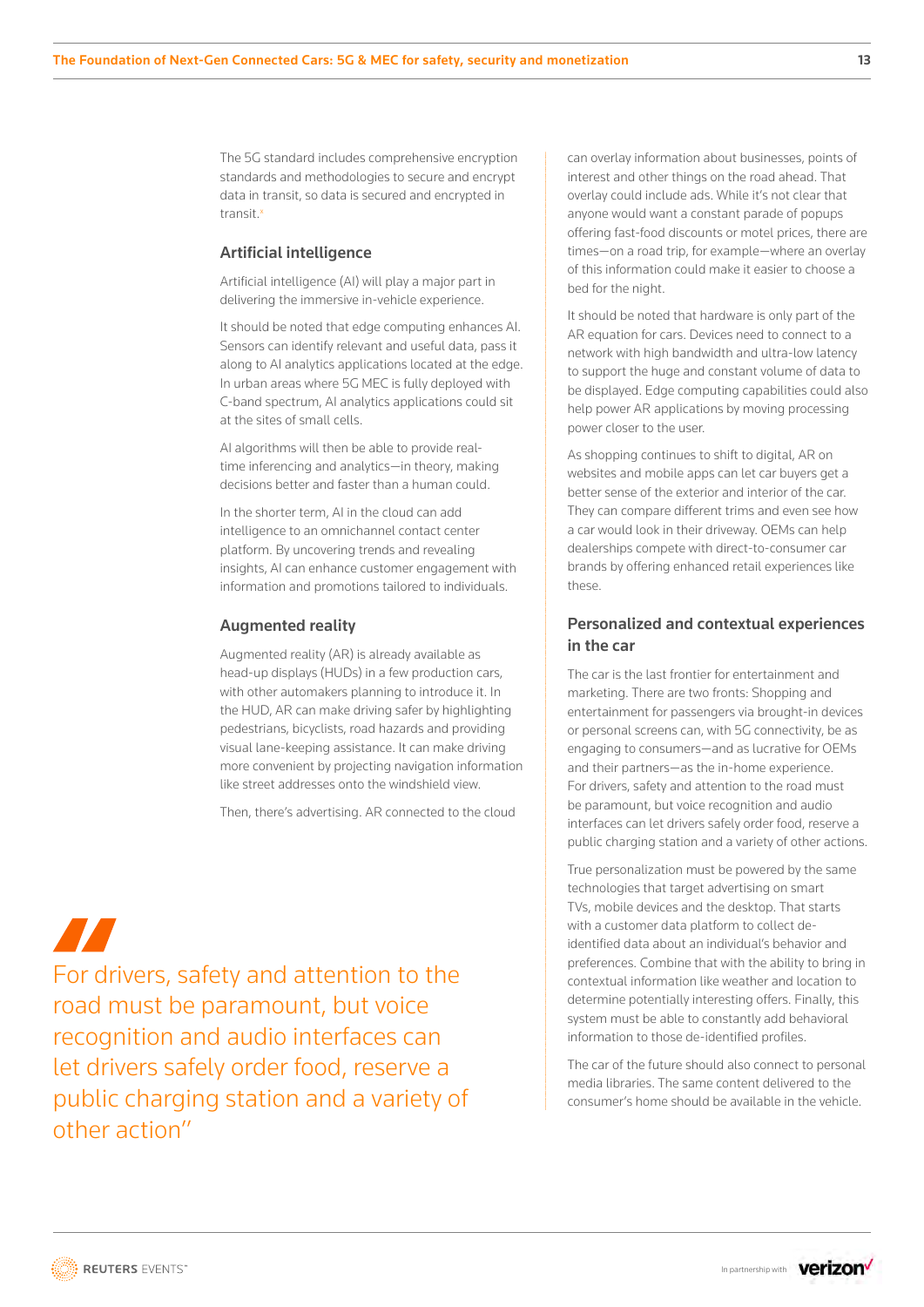# **ATA** Consumers are used to a rapid pace of innovation in their phones, devices and TVs. They'll expect the same level of innovation in the car of the future."

In an ideal world, someone should be able to pause playing an online game on the couch, get in the car, and resume the game in the back seat.

Stepping it up a level, OEMs can differentiate themselves with unique media experiences in the car.

As an example of the opportunities for in-car entertainment, Shark Experience runs on screens in golf carts.<sup>xi</sup> Golfers can view curated content from Yahoo Sports, Yahoo News and Yahoo Finance. They also have access to GPS yardages, hole flyovers, music via streaming radio or Bluetooth, real-time sports tickers, live and on-demand sports including the PGA TOUR and golfing tips.

Now, picture this for the car. A passenger could be offered a variety of media experiences based on their preferences and interests. A golfer could enjoy Shark Experience on a long drive, while an amateur chef could use the time to study Thai cooking. Or, the offered experience could be location-based. On a drive through Arizona, kids in the back could learn about the history of the Navajo Nation.

OEMs should collaborate with media brands and ad agencies to create this kind of audio entertainment for drivers and passengers that's on-brand, personalized and contextual. They should also partner with media owners to offer live-streamed content, including in-vehicle gaming.

New technology will be needed for server-side operations to smooth streaming content as the vehicle moves. Verizon's partnership with The Walt Disney Company illustrates how technology fires up the video experience. The companies have collaborated on a trial using Verizon's new Open Caching (OC) platform that caches content in network facilities closer to the customer.<sup>xii</sup> For in-home entertainment, this lets content start faster while reducing freezing, pausing or playback failures during streaming. OC could provide the same experience for people enjoying content on rear-seat screens as the car travels.

The various iterations of usage-based insurance (UBI) are another example of personalized services in the car. The UBI industry continues to grow, thanks to its delivery of better rates to safe drivers and reduced risk for insurers.

Automakers are rolling out dynamically priced insurance in partnership with insurers. Insurance plans could be personalized beyond the basics of how someone drives. Similar to features on demand, OEMs can offer contextualized plans available for a set period of time, say a vacation driving through the mountains, or let people temporarily add another driver.

While UBI policy rates are usually adjusted at policy renewal, OEMs could add gamification to more frequent updates. A driver who improved their score in three months could receive a congratulatory message—and a lower rate as an immediate reward. A consumer's ability to lower their rates as they go in a way that seems fun could be a differentiator.

#### A strong ecosystem of partners

As the lines of code and numbers of ECUs in the car grow, experts say that software will be key to future innovation. Volkswagen Chairman Herbert Dies went so far as to say software will contribute to 90 percent of innovation.[xiii](#page-19-0)

While each OEM takes a different stance on the software build-orbuy question, every OEM knows that being able to scale is essential. Moreover, consumers are used to a rapid pace of innovation in their phones, devices and TVs. They'll expect the same level of innovation in the car of the future.

McKinsey identified the lack of an established ecosystem for scaling as one of the barriers to monetizing automotive data. It found that automakers too often expend resources building services that are beyond their core competencies—and that may already exist in the market. Instead, the consultancy advised them to focus on core competencies and things that differentiate the brand.

The list of potential revenue-generators McKinsey identified includes car commerce and automated payments, remote vehicle monitoring and services and targeted advertising. xiv

Software is certainly not the only area where OEMs need to identify the best partners. Chipmakers, cloud providers, research organizations and startups all have a role to play in building the car-as-platform.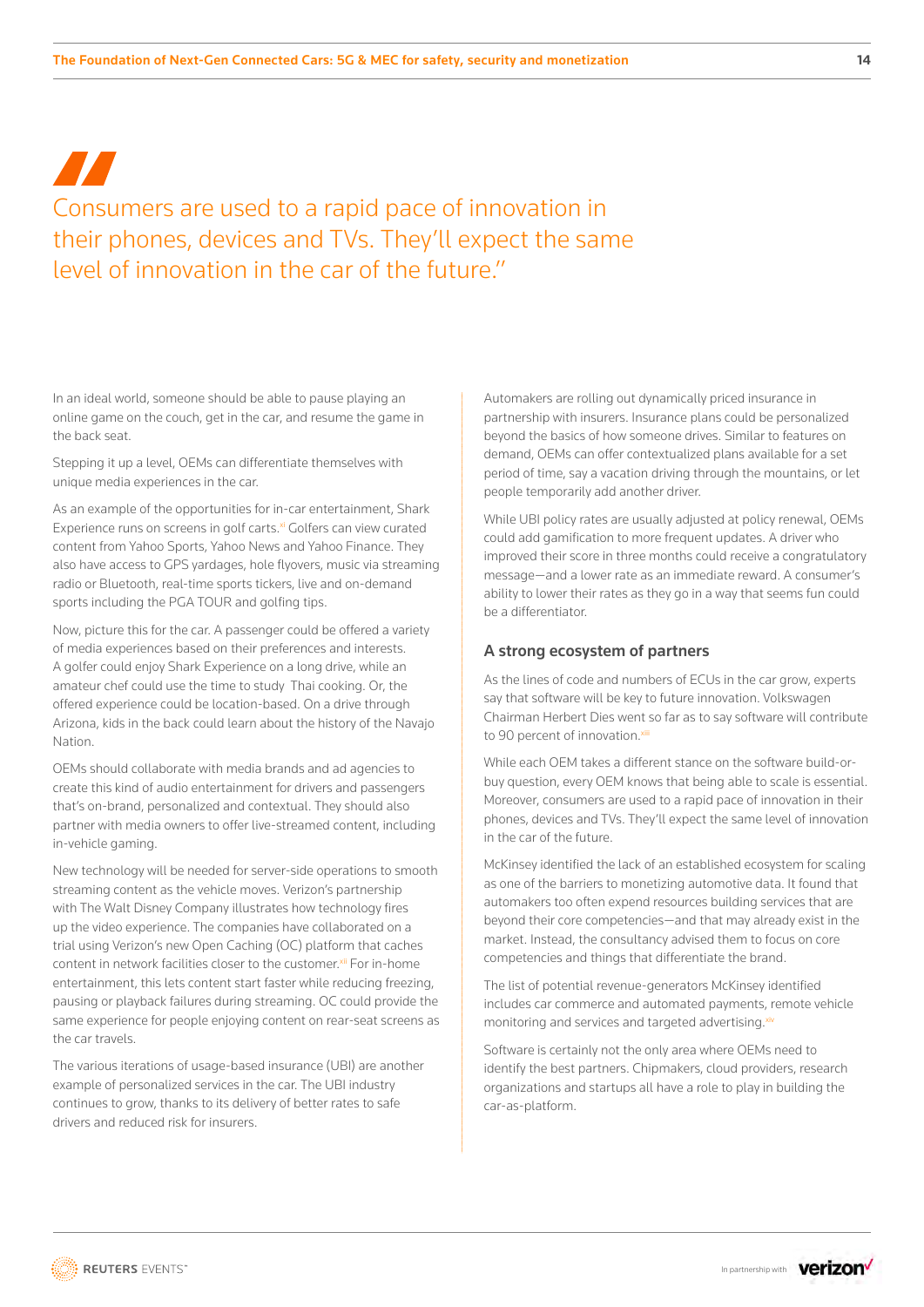# Profiting from an option-rich technical infrastructure





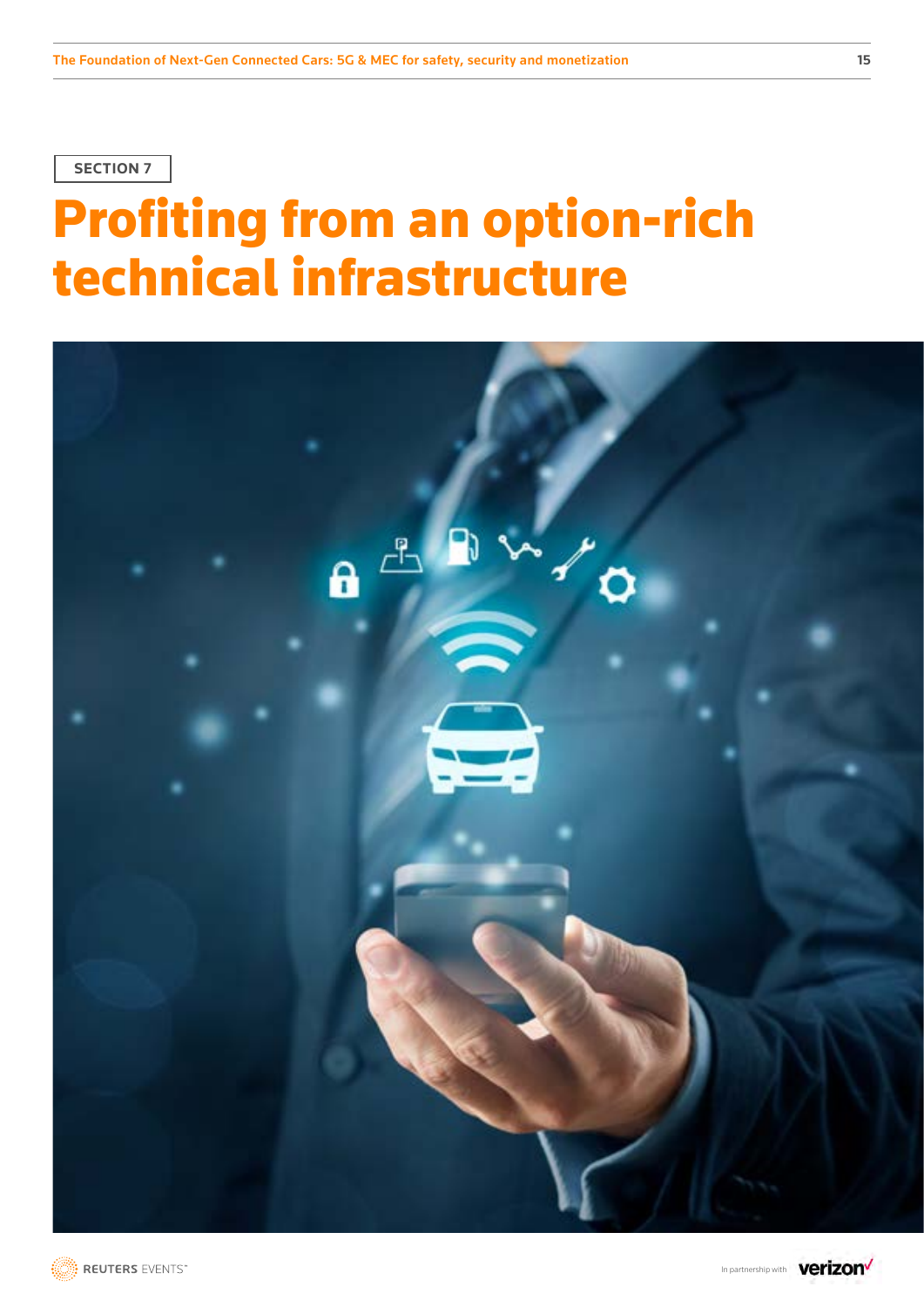### When the car becomes a platform for innovation, there are so many more options for innovation and monetization.

For example, one novel revenue stream that will be available in the near term is features on demand (FoD). While marketing may seem intrusive, FoD offers drivers a clear benefit exactly when they need it.

Volkswagen will trial FoD later this year. VW is considering navigation on-demand, as well as the ability for drivers to access travel assist, lane assist and adaptive cruise control. The idea is to make FoD offers contextual. If someone is in a traffic jam, they're a perfect customer for adaptive cruise control with stop and go. VW may offer this feature as a one-time purchase, try-to-buy or an ongoing subscription. While drivers may not understand the value of a driver-assistance feature, once they have the opportunity to use it when it matters, they see the benefit.

In order to offer FoD, OEMs must have an infrastructure of the future that includes high bandwidth, for the ability to turn on the feature immediately. They need secure OTA capabilities to update the vehicle on demand. They need a mobile payment infrastructure so that the driver doesn't need to recite a credit card number or fiddle with the infotainment screen to unlock the feature.

On the back end, OEMs need contextual awareness of how a vehicle is operating to determine whether an FoD offer might be welcome and what it should be. And they will need a customer data platform (CDP) that contains de-identified information not only about the make and model but also about usage, such as when and how much a car is driven. Rich, deidentified customer profiles in that CDP will also help OEMs finetune their communications so that they can personalize these communications and offers.

While there's a clear value case for many in-car services and apps—proactive repair alerts, enhanced navigation, voice-enabled commerce—OEMs need the technical flexibility and robustness to respond to the unknown future.

Because it's in this unknown realm of future services and apps that even more monetization opportunities will appear.

The vibrant autotech ecosystem enables not only steady advancement of autonomous technologies like computer vision and V2X, but also infotainment services. The consumer marketplace has shown, over and over, that it's difficult to predict the next hot thing. YouTube, consumer-generated review sites and TikTok are prime examples of things no one knew they wanted until they arrived.

At the same time, OEMs can strengthen relationships with their dealer networks and help position them for business success with an option-rich technical infrastructure.

Many dealerships have undergone their own digital transformations in response to consumer demand for online shopping and transactions. In cooperation with their dealer partners, OEMs can use data from the connected car to alert drivers when vehicle diagnostics show an issue and, using their personalization engines, not only direct the driver to the appropriate dealer but offer an incentive.

OEMs and dealers can improve lease renewal rates by proactively reaching out to leaseholders. Here, too, personalization can determine whether an upsell to a different model could seal the deal.

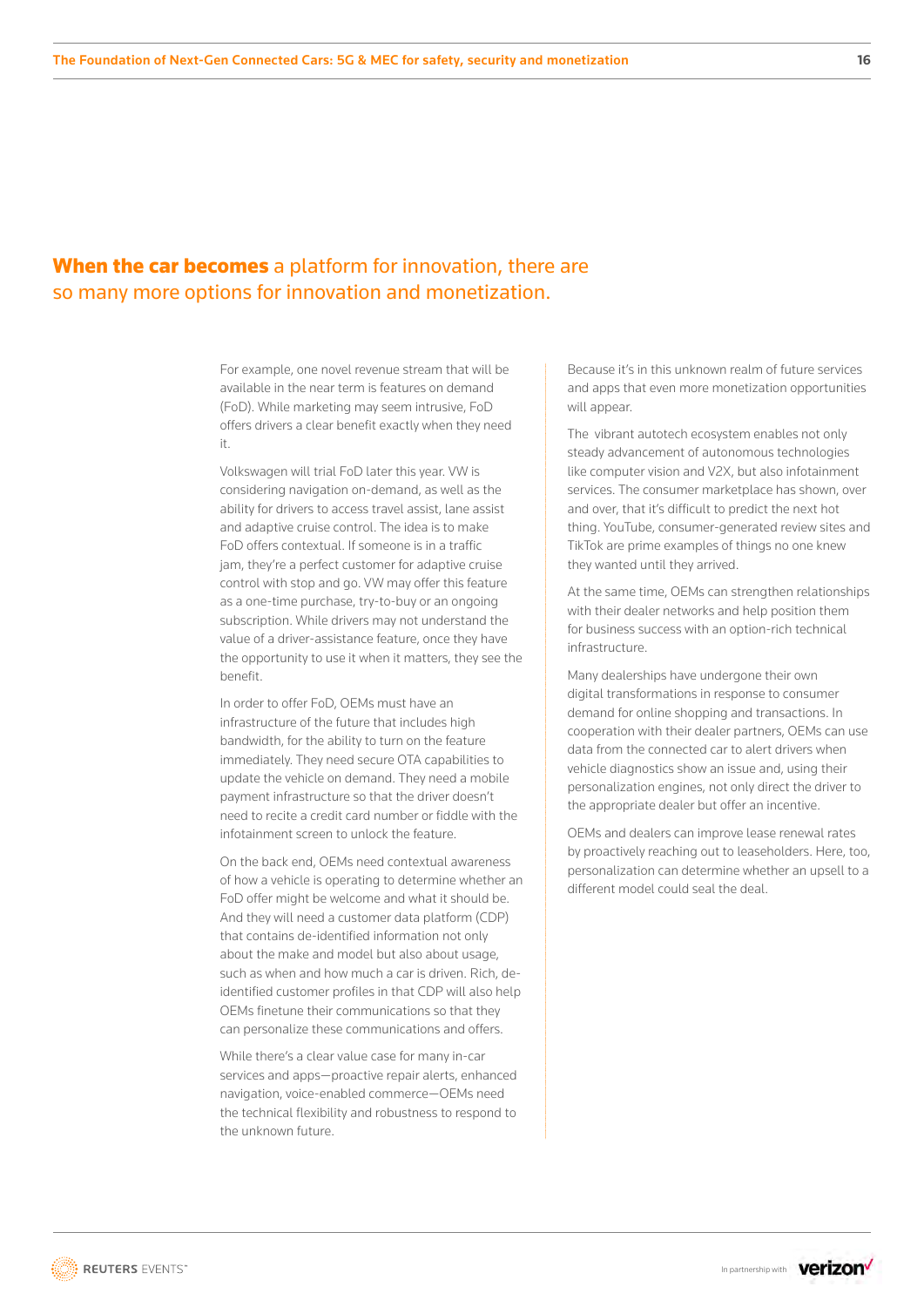# Build the infrastructure for tomorrow today





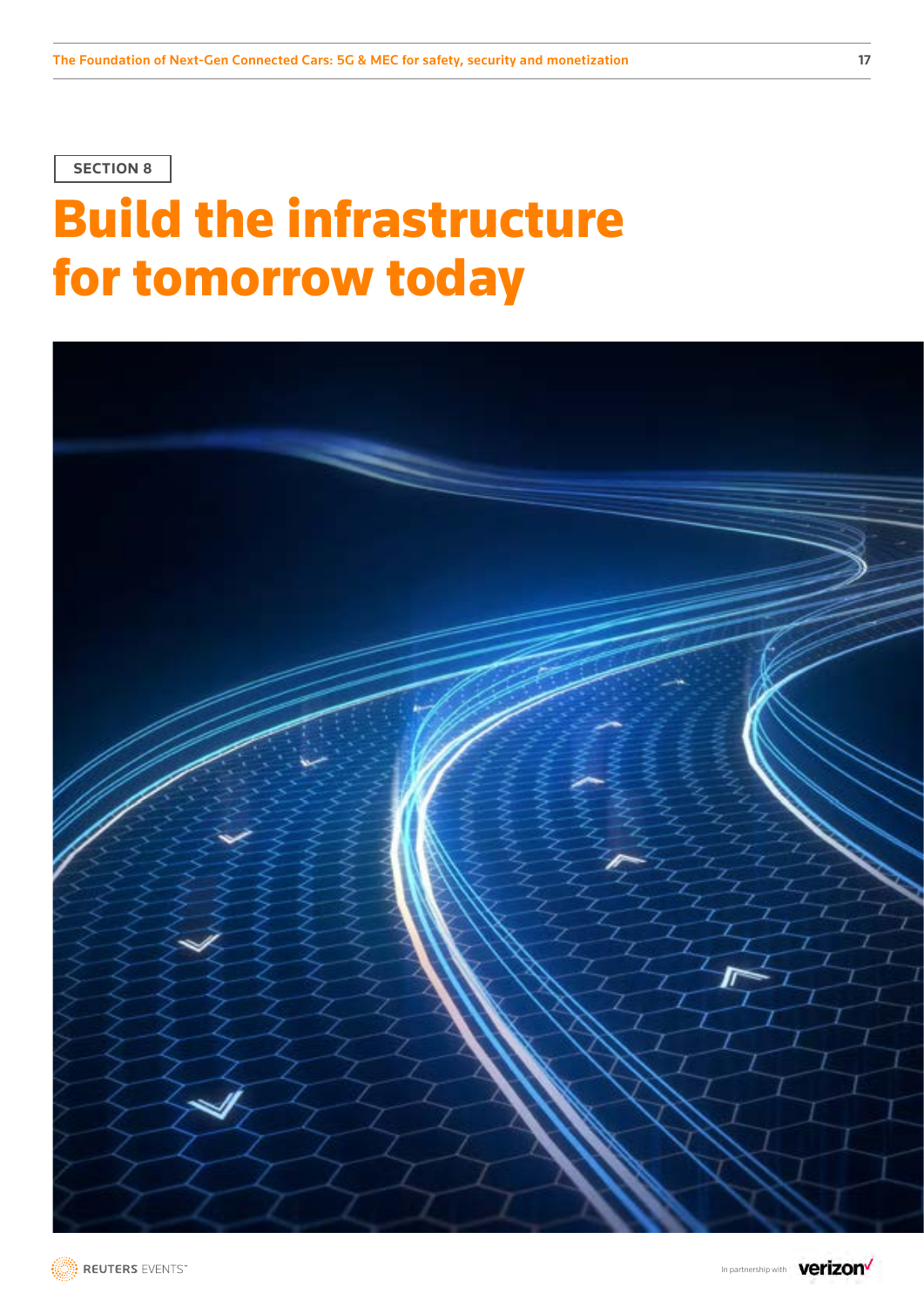**Technical infrastructure is the foundation** for innovation—but only if it's rich with options to address the safety and entertainment demands to come. Communications and services we can't imagine now may be table stakes ten years from now. The decisions OEMs make today will affect their ability to deliver on regulatory requirements for safety and consumer demand for exciting new experiences. An infrastructure primed for innovation will let OEMs take their place in an integrated ecosystem set to deliver the car of the future.



### Verizon: your partner for the future

With an organization dedicated to partnering with automotive OEMs, Verizon can provide digital enablement to every part of an automaker's global organization.

- Verizon 5G Edge, a mobile edge computing platform
- Verizon 5G Ultra Wideband
- Thousands of cloud-access radio networks (C-RAN), service-access point (SAP) sites and distribution switch locations that could run MEC services
- Partnerships with the top four chip manufacturers
- Partnerships with the top cloud providers
- Exclusive content thanks to partnerships with Walt Disney Co., Condé Nast, Sirius XM and BuzzFeed
- ThingSpace, a wholly owned IoT platform
- Proactive cybersecurity solutions
- An expanding suite of applications in the vehicle, such as networkcoordinated firmware-over-theair (FOTA) management; live streaming content via third parties; 3D mapping; and providing realtime operational information to autonomous vehicles
- Payment Card Advisory Services for secure in-car commerce
- Autonomous pilot programs with the University of Michigan's Mcity and Lake Nona, a 5G-powered, smart community

Together, we can create a car of the future that's smart, able to learn and evolve, and rich with opportunities for OEMs and partners to earn more revenue by offering drivers what they want and need.

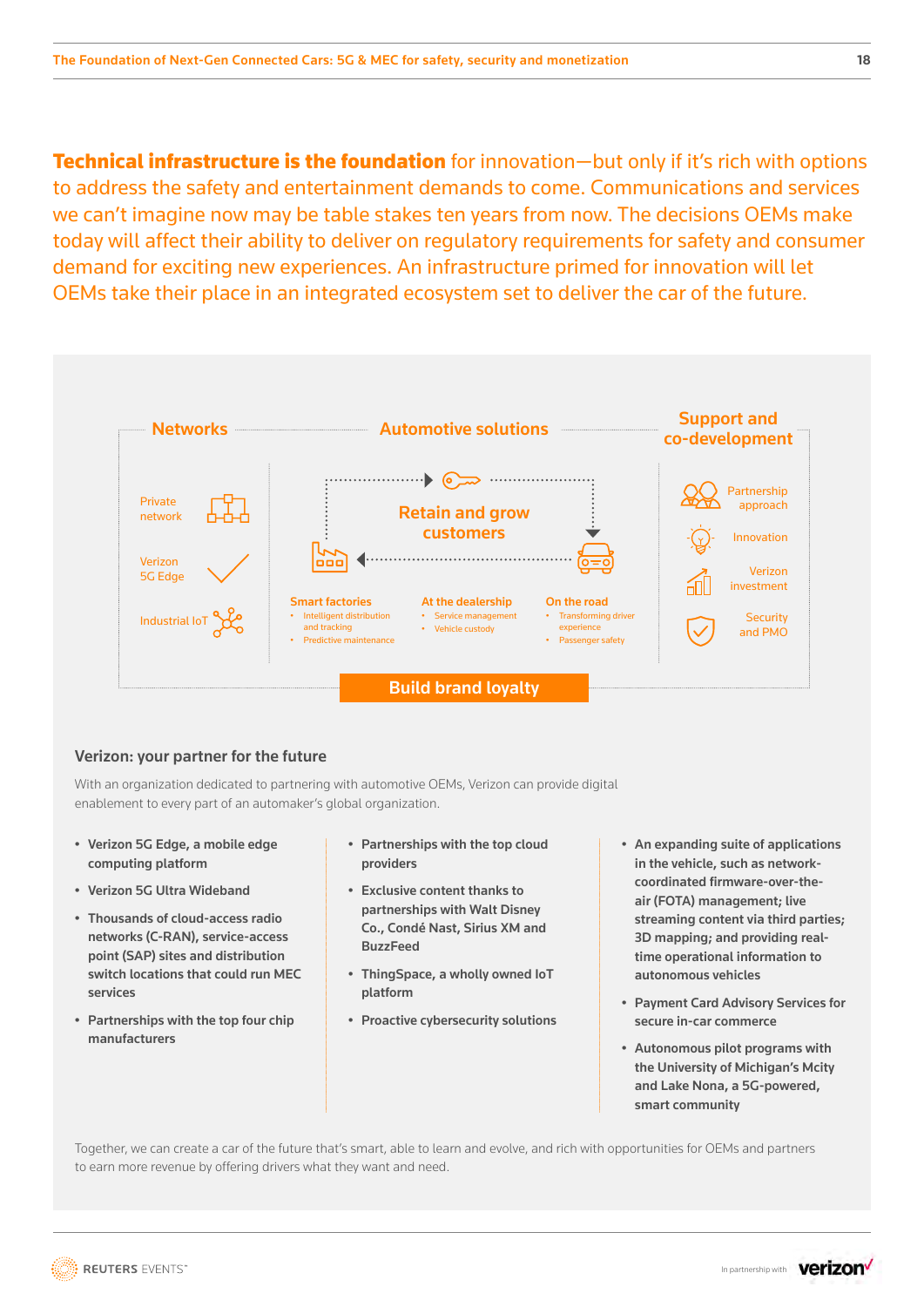# TJ Fox, SVP of Industrial IoT and Automotive, Verizon Business Group

As senior vice president of industrial IoT and automotive for Verizon Business Group, TJ Fox helps companies create best-in-class customer experiences through digital evolution and advancement into the 5G era.

He shares his insights on how to future-proof the car of today.

#### Keeping cars relevant

All the sensor data coming from the vehicle will make the customer experience more dynamic and relevant—even as the car continues to age.

The new generation of vehicles especially EVs—may stay on the road for 1 million miles. Those vehicles will need to be relevant not just on the day they come off the factory floor or the dealer floor, but relevant ten years down the road.

5G connectivity will be the key to making sure the car can handle not only the technology of today, but also future technologies we may not be able to imagine now.

As soon as possible, new vehicles need to have 5G connectivity, open architectures and enough silicon and computing power onboard. As they get more and more data from the car, automakers can push experience or safety enhancements to make cars better, faster, and stronger. But you need low latency and high bandwidth for a better customer experience.

The right connectivity is crucial not only for the safety and the operation of the vehicle, but also for enhanced applications that will be updated on a daily, weekly or monthly basis.

As manufacturers bring new features and functions to market, they won't have to limit them to cars that are just coming off the line. Vehicles already on the road will be updateable on a daily basis, just like your computer and your phone.

#### Customer relationships

Auto manufacturers want an alwayson relationship with their customers. Technologies like 5G and edge computing will be absolutely critical for maintaining that relationship not only with the first owner, but also with future owners, as the car is resold.

For the consumer, the automobile will be the ultimate mobile device. The vehicle will be very personalized in two major areas: infotainment and safety. Thanks to regular, over-the-air updates, the vehicle will get better, faster, stronger and safer.

### EVs and autonomous driving

5G connectivity and edge computing are critical for improving autonomous driving. 5G can reduce latency in autonomous systems, which is important for safety. If you're driving at 50 miles per hour, and latency is 50 milliseconds, you'll drive a meter in that time. Edge computing on 5G allows for computing not only onboard, but also over the top. It could alert driving systems to an approaching danger in time to react.

For EVs, there will be new business opportunities at charging stations, as drivers spend an average of 18 minutes there. Automakers want consumers during that time to interact with the vehicle instead of the phone.

When the car is dynamic and constantly updated, there will be a new service model for manufacturers or dealers. Consumers can get new features and functions just by pressing a button, because the capability is already in the car.